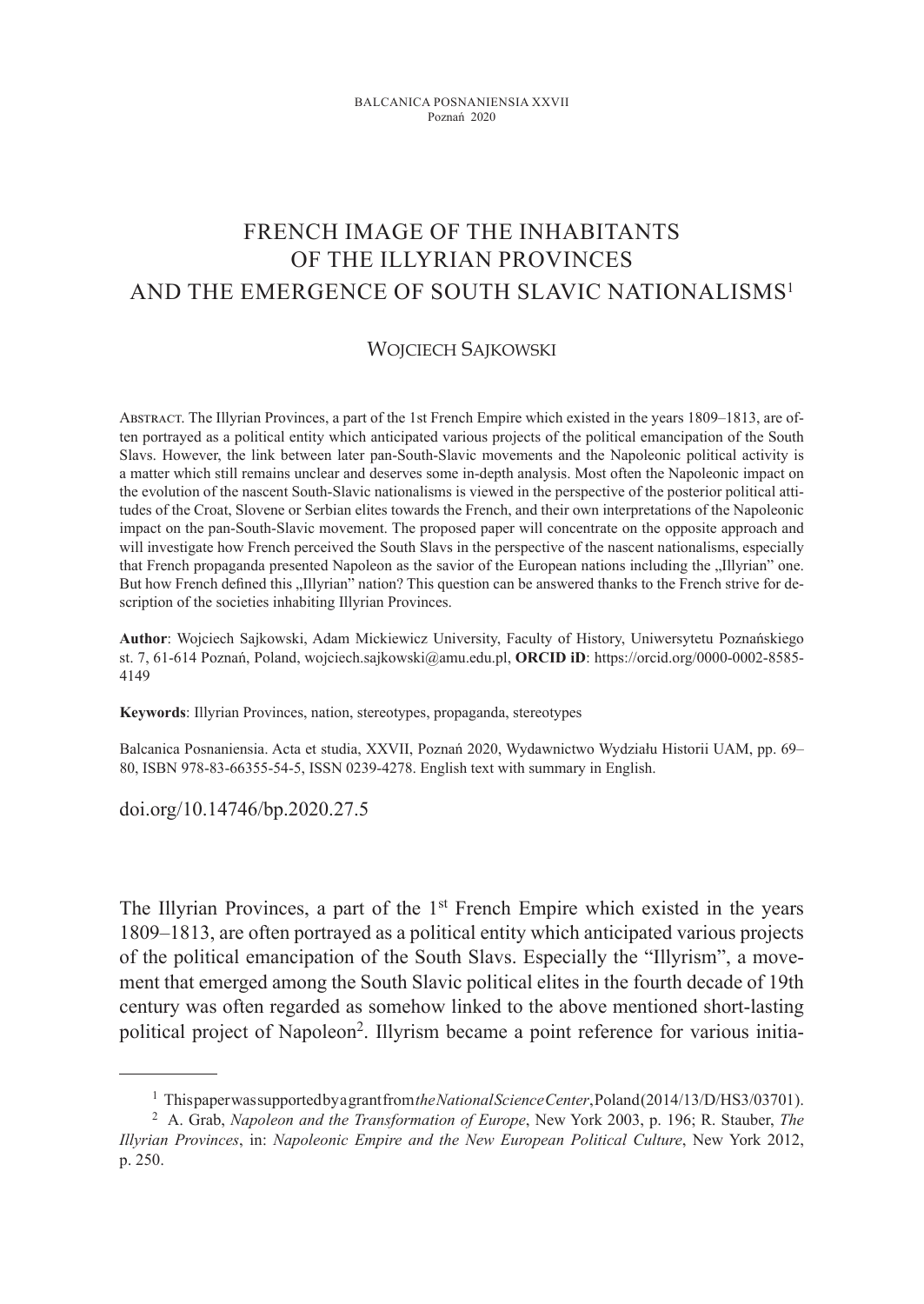tives and inspiration for politicians<sup>3</sup>. Although the postulate of the unity of the South Slavs most often was losing in favor of the nationalist perspective, the Slavic elites (especially the Slovene ones) recognized *a posteriori* the impact of the French on their emancipation, which is proven i.e. by a statue dedicated to Napoleon and the Illyrian Provinces, erected in Ljubljana in 1929<sup>4</sup>.

The relation between the national emancipation of the South Slavs and the French presence in Southeastern Europe is a matter which still remains unclear and deserves some in-depth analysis. Most often the Napoleonic impact on the evolution of the nascent South Slavic nationalisms is recognized in the perspective of modernization (e.g. the introduction of the *Civil Code*), cultural development and emancipation of the Slavic languages. It is also viewed in the context of the posterior political attitudes of the Croat, Slovene or Serbian elites towards the French, and their own interpretations of the Napoleonic impact on the pan-South-Slavic movement<sup>5</sup>. The proposed paper will concentrate on the opposite approach and will investigate how French perceived the South Slavs in the perspective of the nascent nationalisms, especially that French propaganda presented Napoleon as the savior of the European nations including the "Illyrian" one. This question is also a part of a larger problem of the strive for description of the societies inhabiting Southeastern Europe, provoked by the constant and successive political expansion of the European powers in the Balkan possessions of the Ottoman Empire in 18<sup>th</sup> and 19th century<sup>6</sup>. It is worth to stress, that this process coincided with the emergence of the new civilizational geography of the continent (the creation of the ideas of Eastern Europe and of the Balkans) as well as the anthropological theories which served to describe ethnic groups, nations, and even races7.

<sup>3</sup> E.g. Josip Strossmayer and later Ante Trumbić: A. Bellamy, *The formation of Croatian national identity*, Manchester 2003, p. 45.

<sup>4</sup> P. Troch, *Nationalism and Yugoslavia: Education, Yugoslavism and the Balkans before World War II*, New York 2020, p. 86–87.

<sup>5</sup> J. Kranjc, *L'administration de la justice et les lois françaises en vigueur dans les Provinces illyriennes*, "Cahiers poitevins d'histoire du droit", 2011, no. 3, p. 21–42 ; J. Dayre, *Le théâtre à Raguse sous le régime français*, "AIFZ", no. 16–17, 1941, p. 95–98; F. Baras, *Maršal Marmont i hrvatski jezik*, "Radovi Pedagoške akademije" 1977, no. 2, p. 57–79; idem, *Les Français en Dalmatie* (*1806–1814*) *= Francuzi u Dalmaciji*, Split 2006 ; P. Vodopivec, *Les relations entre la France et les pays Yougoslaves du dix–huitieme au vingtieme siecle:actes du* [*2ème*] *Colloque Franco–Yougoslave des historiens, qui s'est à Ljubljana les 26 et 27 septembre 1985*, Lubljana 1987.

<sup>6</sup> M. Todorova, *Imaging Balkans*, Oxford 2007, p. 76; W. Sajkowski, *From Vinko Probojević to the French Encyclopedia – the history of the South Slavs and the historiography of the French Enlightenment* in: *Colloquia Balcanica,* vol. 2: *Macedonia: land, region, borderland*, ed. J. Sujecka, Warszawa 2013, p. 355–373.

<sup>7</sup> J.A. Fine, *When ethnicity did not matter in the Balkans: A Study of identity in pre–nationalist Croatia, Dalmatia and Slavonia in the medieval and early–modern periods*, Ann Arbor 2006, p. 272; M. Todorova, *Imaging Balkans*, p. 50, 70; L. Wolff, *Inventing Eastern Europe: the map of civilization on the mind of the Enlightenment*, Stanford 1994, p. 5–16.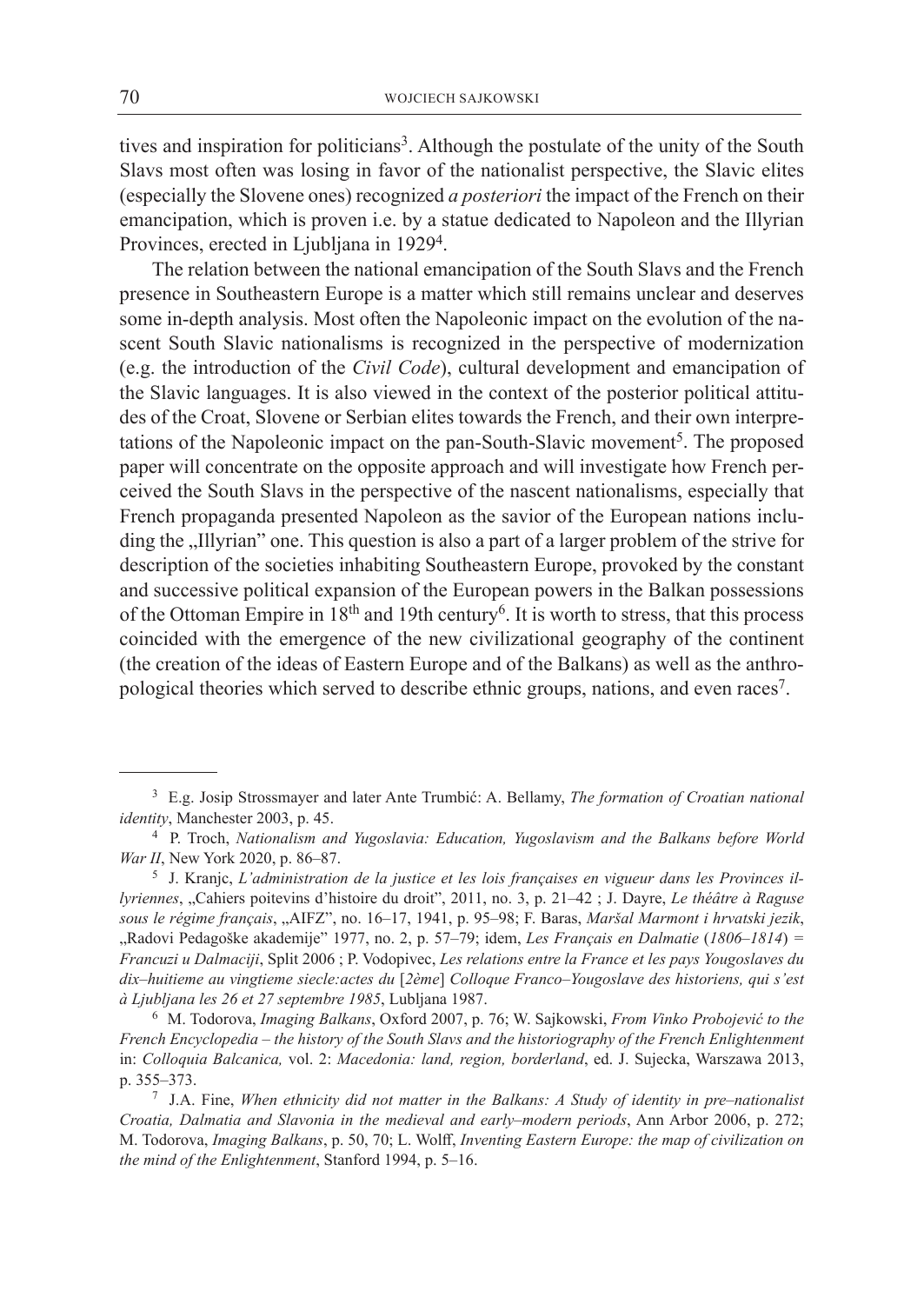#### "Illyrians" in the mirror of the Napoleonic propaganda

The term "Illyrian" was used by the Slavic elites for the purpose of self-identification since the end of 15<sup>th</sup> century. It was naturally a reference to the ancient Roman province of Illyricum. This connection between the historical geography and modernity was nothing unusual in early modern historiography<sup>8</sup>, in case of this part of Europe a book *Illyricum vetus et novum* (*Old and new Illyria*) by Croatian nobleman Josip Keglević of Buzin can be mentioned<sup>9</sup>. However, the identification of the Slavs with the term "Illyria" was not always only a geographical one. In the beginning of the  $17<sup>th</sup>$ century Ragusan monk, Mavro Orbini presented his theory of the Slavic ethnogenesis according to which the Slavs came to Southeastern Europe from Scandinavia and they absorbed the culture of the ancient Illyrians. This idea legitimized Slavic presence in this part of Europe and became one of the early modern foundations of 19th century Illyrism10. Most probably the French had chosen the name "Illyrian Provinces" not in this context, but as a simple reference to the ancient geography and the Roman province of the Illyricum<sup>11</sup>. The geography of this part of Europe was very often regarded in the context of its Roman past, which – paradoxically – was better known than the modern geography of the European Turkey and its direct borderlands<sup>12</sup>. Whatever the reason behind the choice of such name for an new entity of the Empire was, it fitted well also the political context of the emancipation of the South Slavs.

"Télégraphe Officiel", the official journal of the Illyrian Provinces, is the most significant document which allows to analyze the problem of the use of different names which served to address the population. The most general among them is the term ,,Illyrian" which was sometimes used by this journal to describe all of the inhabitants of the provinces (German, Italian, Slavic or Jewish)<sup>13</sup> but most often it clearly referred to the Slavs and their language. The very first issue of "Télégraphe Officiel" announced the possibility of subscribing to the newspaper *in French, which is the language of the government and the army, in Italian, German and Illyrian*. The issue from 28<sup>th</sup> January 1813 was reporting about "young Illyrians" which studied in the famous Prytanée military school in La Flèche, France. The list of the most outstanding students which were granted with special awards included almost only Slavic sound-

<sup>8</sup> A. Grabski, *Dzieje historiografii*, Poznań: Wydawnictwo Poznańskie 2006, p. 267, 203, 241.

<sup>9</sup> This work was in fact a compilation of fragments of a work *Historia Bizantina* written by French historiographer and Byzantynist, Charles du Cange, with the rather brief addition describing the history of the South Slavs in medevial and early modern times – W. Sajkowski, *From Vinko Probojević…*, p. 341.

<sup>10</sup> Z. Blažević, *Ilirizam prije ilirizma*, Zagreb 2008, p. 157–191.

<sup>11</sup> R. Stauber, *The Illyrian Provinces…*, p. 45.

<sup>&</sup>lt;sup>12</sup> It was only in the second half of the 18th century when the French started to describe the east coast of Adriatic in more detailed way: W. Sajkowski, *Obraz ludów bałkańskiego wybrzeża Adriatyku we Francji epoki Oświecenia*, Poznań 2013, p. 27–43.

<sup>&</sup>lt;sup>13</sup> "Télégraphe Officiel", 02.01.1811.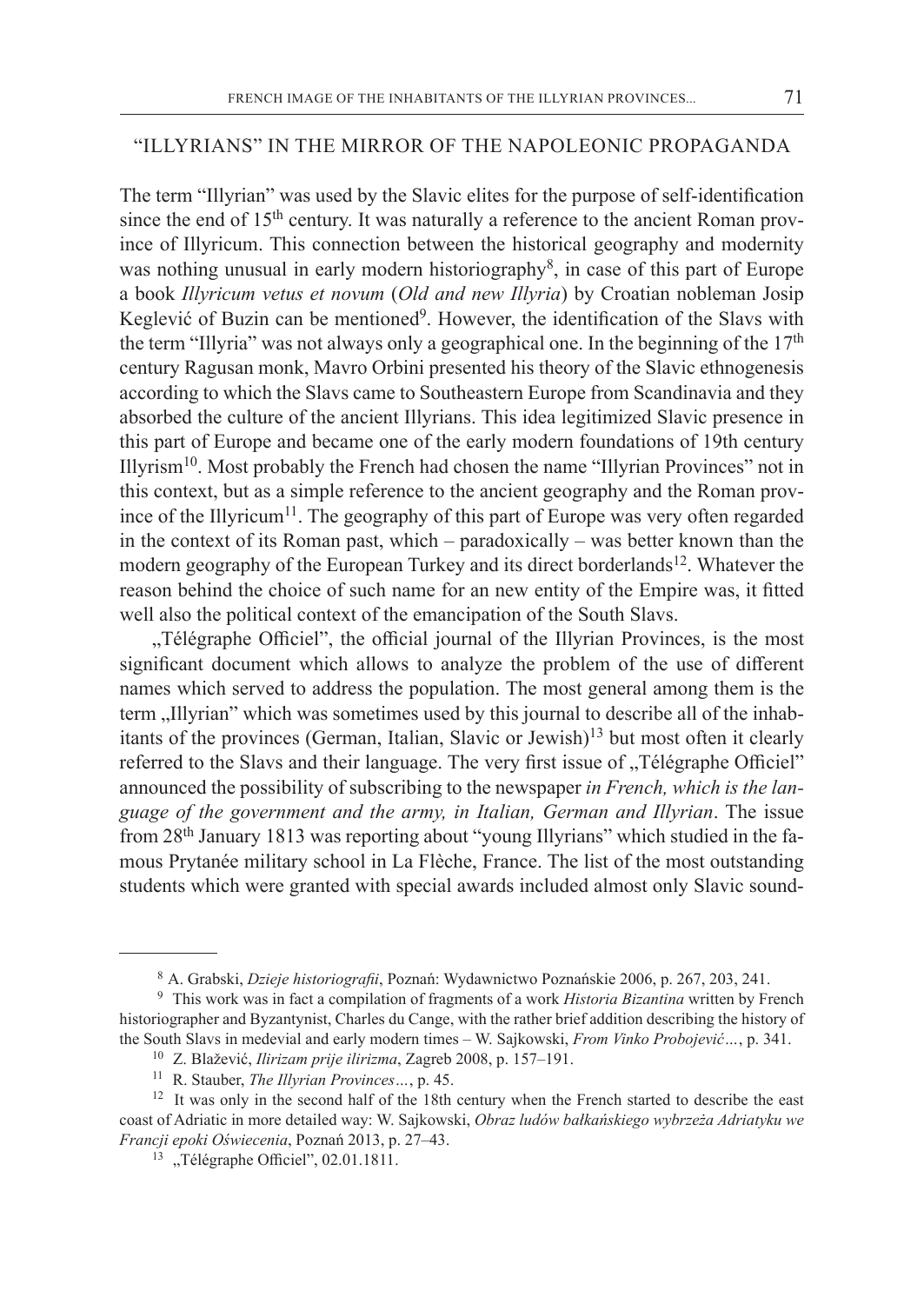ing names<sup>14</sup>. Furthermore, "Télégraphe Officiel" in the earlier issue from 29<sup>th</sup> August 1812 mentioned "young Illyrians", reporting that they could now "study the language of their fatherland" in *lycée* (high school) of Ljubljana<sup>15</sup>, which could suggest, that they belonged to one nation which spoke one language.

The mention about the Illyrians studying in La Flèche inscribes itself in the scheme of the French propaganda which wanted to prove, that Napoleon cares about his new subjects. Even more direct example of such message was presented by "Télégraphe Officiel" from the 24<sup>th</sup> august 1811 which mentioned Croat students who were sent to study in famous school of arts and crafts in Chalons-sur-Marne<sup>16</sup>. Journal mentioned, that "Illyrians will praise the magnanimity of the Emperor", who by paying the scholarships "wished to involve the most remote peoples of his vast states in the benefit of an institution of which France seems to feel alone the salutary influences"17. This citation presented the Emperor as a ruler who cares about the economy of the "Illyrian nation", however in most cases he was simply presented as it's ,,liberator", which was more usual propaganda scheme legitimizing his power as coming from the people<sup>18</sup>.

Overall, the use of the term ,,Illyrians" by ,,Télégraphe Officiel" was superficial, and meant rather "the Slavic people" than the nation. Moreover, Napoleon did not promote (and most probably he also did not have) any particular, nor coherent idea of a nation<sup>19</sup>. He used the concepts developed during the French Revolution in a very instrumental way, as one of the means to legitimize his power<sup>20</sup>. E.g. the revolutionary ideal of the "citizen soldier" (*le soldat-citoyen*)<sup>21</sup> which delivered new justification for the military mobilization, evoking the patriotism and obligation towards the society instead of relying just on a loyalty towards the sovereign, was very useful for propaganda, which merged it with other elements<sup>22</sup>.

<sup>22</sup> A. Forrest, *L'armée de l'an II : la levée en masse et la création d'un mythe républicain*, "Annales historiques de la Révolution française" 2004, no. 335, p. 111-120.

<sup>14</sup> Journal mentions Paul François Krusich of Zara, Mathieu Frédéric Orescovich of Perusić, Michel Jovetich Jesenice, etc. (…) *les premières efforts des jeunes Illyriens dans l'étude de la nouvelle langue de leur patrie*; "Télégraphe Officiel", 28.01.1813.

<sup>15</sup> Ibidem, 29.08.1812.

<sup>16</sup> J. Pannabecker*, School for Industry: L'Ecole d'Arts et Métiers of Châlons–sur–Marne under Napoléon and the Restoration*, "Technology and Culture" 2002, vol. 43, no. 2, pp. 254–290.

<sup>&</sup>lt;sup>17</sup> ",Télégraphe Officiel", 24.08.1811.<br><sup>18</sup> .Télégraphe Officiel", 29.06.1811.

<sup>19</sup> S. Englund, *Napoleon: A Political life*, New York 2004, s. 199.

<sup>&</sup>lt;sup>20</sup> After the fall of the Illyrian Provinces the Austrians preserved the name "Illyria", and created the Kingdom of Illyria which existed as a part of the Habsburg Empire from 1816 to 1849. In this case the use of the adjective "Illyrian", as well as recognition of the different Slavic ethnicities was not intended to stimulate the national emancipation, but it was an instrumental practice for the purpose of propaganda; R. Stauber, *The Illyrian Provinces…*, p. 45.

<sup>21</sup> In fact the origins of this military ideal are even pre-revolutionnary; A. Guinier, *De l'autorité paternelle au despotisme légal: pour une réévaluation des origines de l'idéal du soldat-citoyen dans la France des Lumières* "La Revue d'histoire moderne & contemporaine" 2014, no 61–2, p. 150–175.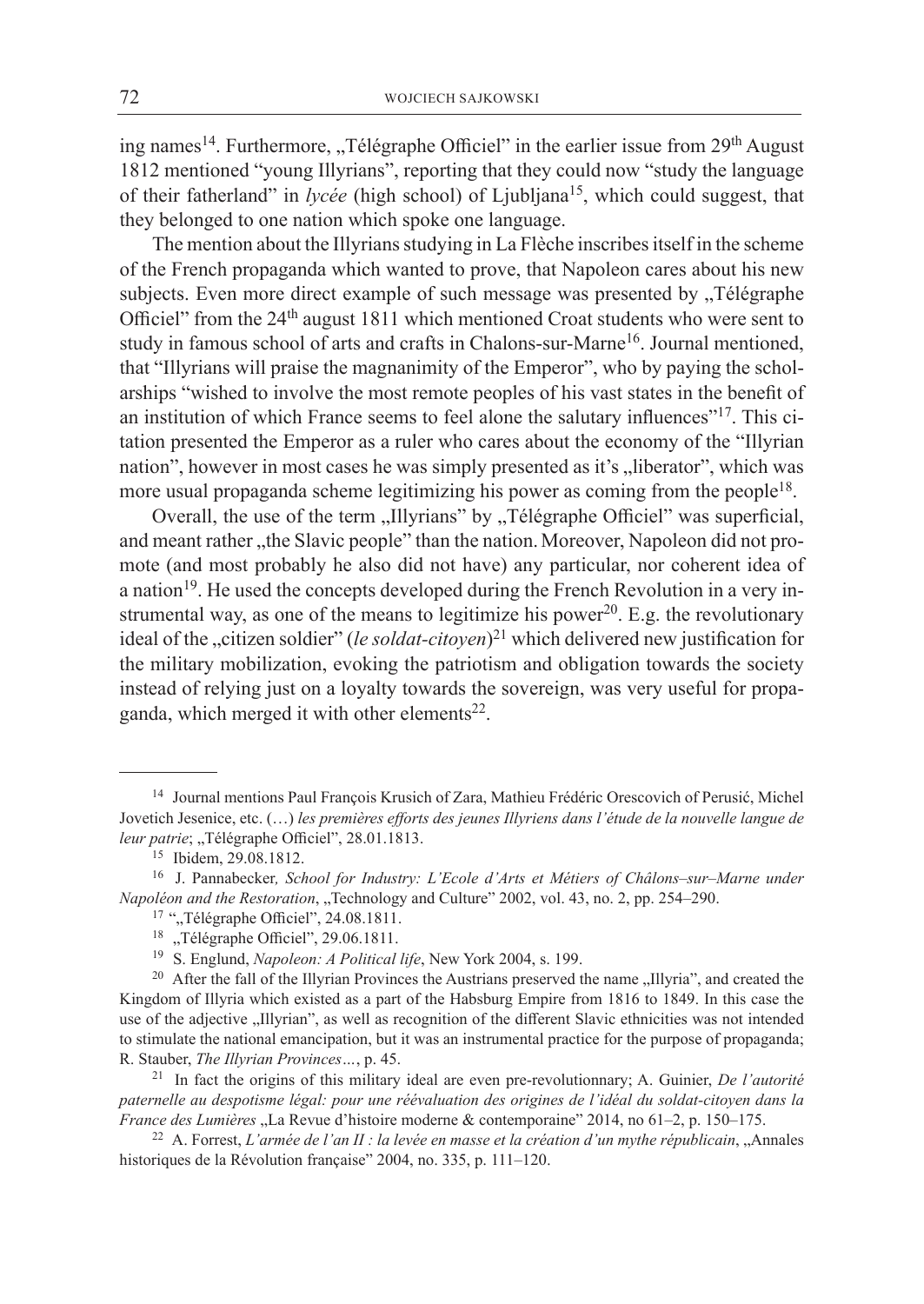Interestingly, even if , Télégraphe Officiel" sometimes used this aspect of , popular" legitimization of power, the vast majority of mentions presented the inhabitants of the Illyrian Provinces not as the citizens, but as a subjects devoted to their ruler<sup>23</sup>. Hence, even if "Télégraphe Officiel" used the expression "Dalmatian citizens" (*les citoyens Dalmates*24), the image of the enthusiastic response for the appeals of mobilization had more in common with more traditional and paternalistic model of the loyalty towards the sovereign than with the image of the citizens willing to protect the republic. "Télégraphe Officiel" from 20th of February 1811 explicitly underlined, that *the reason behind the fast mobilization of the troops lies in the dedication* (*…*) *for the person of His Majesty*25. Issue of the newspaper from the 13th of April of the same year informed about the formation of the new regiment of the light infantry from the newly enlisted recruits. According to journal, *the surprising promptness with which this regiment was formed is a new proof of the influence exercised over all minds by the genius of the hero of France; it is also the proof of the love which the people of Illyria bear to their sovereign*26.

## Slavdom as one entity in the observations of the French administrators of the Illyrian Provinces

The testimonies left by the French administrators of the Illyrian Provinces are other important documents which allow to understand the French perception of the South Slavdom. Those testimonies couldn't influence the development of the Slavic nationalism, as they were made for internal purposes of the French administration, and most often remained manuscripts. Yet, they shed some light on how French perceived their Slavic subjects.

In most cases, the French administrators of the Illyrian Provinces were not determining the ethnicity of the inhabitants, and used names which were simple reference to the city or province which given group was inhabiting (Ragusans, people of Istria, people of Carniola). Such mentions do not give any specific information concerning confession or language. Hence, the term "people of Carniola" could be used to describe both Slavic, Italian and German population of the province. This practice is apparent e.g. in the correspondence of the intendant of Carniola and Carinthia, François-Marie Fargues, who used a very general term "the people" (*le peuple*), "inhabitants of

<sup>23</sup> W. Sajkowski, *French image of the peoples inhabiting Illyrian Provinces*, Warsaw–Bellerive-sur-Allier 2018, p. 40–66.

<sup>&</sup>lt;sup>24</sup> "Télégraphe Officiel", 01.04.1811.

<sup>25</sup> Ibidem, 20.02.1811. 26 *La promptitude surprenante avec laquelle s'est formé ce Régiment est une nouvelle preuve de l'influence qu'exerce sur tous les esprits, le génie du Héros de la France; c'en est aussi une de l'amour que les peuples de l'Illyrie portent à leur souverain* ; ibidem, 13.04.1811.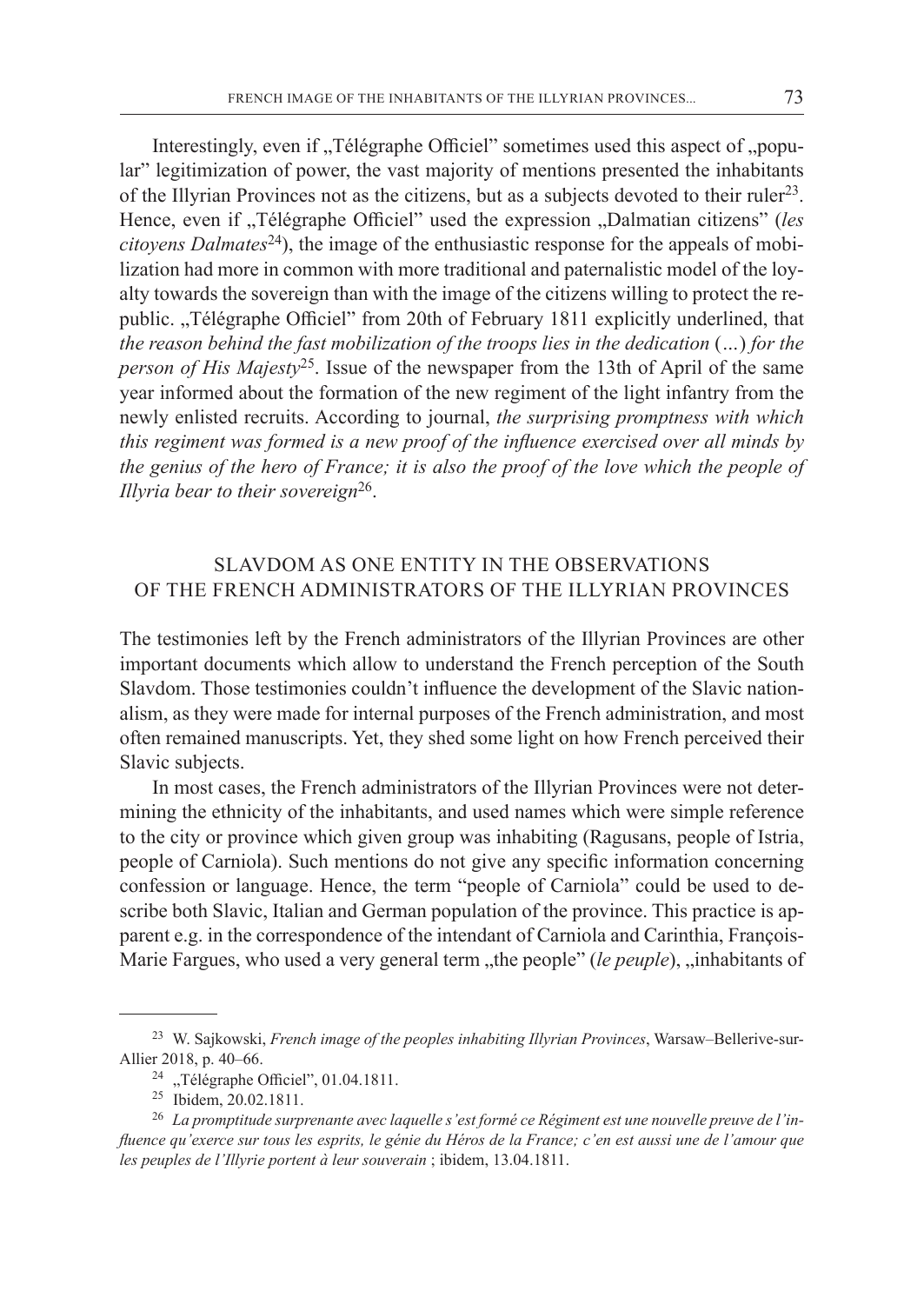Carniola", or even  $\mu$ , inhabitants of the provinces"<sup>27</sup>. What strikes most, even in case of the German population of Kočevje area (Gottschee) which was rebelling against the French, and collaborated with Austrians, Fargues did not emphasized their specific ethnic status, which obviously was one of the important reasons behind those unrests.

"The Dalmatians" (les Dalmates) is another example of a name which describes simply a population inhabiting certain geographic region. The same concerned the Croats (*les Croates*), a name which often was used to describe all inhabitants of the Croatian Military frontier (including the Serbs)<sup>28</sup>. This geographical criterion of understanding of the term *les Dalmates, les Carniens, or les Croates* fits also the French perception of the Slavs, which developed in 18th century. Already in the year 1734 French historian J.G. Jolli stated that Slavs are a homogenic nation, which has many names, according to the region which they populate"<sup>29</sup>. J.G. Jolli published his work in 1734, three decades later, in 1765 French historian and diplomat Claude-Charles de Peyssonnel<sup>30</sup> developed this theory on the unity of the Slavs, which – according to him – were one of many barbaric tribes which invaded Europe in late Antiquity and Middle Ages.

At the beginning of the 19th century the French officers and administrators of the Illyrian Provinces seemed to share this presumption on the Slavic unity. In their opinion, the differences between particular groups of the Slavs inhabiting the Illyrian Provinces were caused by the complicated political history of the lands which formed this entity of the Napoleonic Empire. The best example are the Dalmatian lands known under the name of *Nuovo e Nuovissimo Aquisto,* which were formerly under the Turkish control. This period of Ottoman reign was considered as the crucial factor which influenced the character of the Slavic population of Dalmatian interior known under the name of Morlachs. General Molitor stated, that this population conserved social structure from the Ottoman times, as they were led by *arambassas* i.e. *chiefs of the nation which conserve the titles and the same character with which their ancestors served under the Turkish domination* (*…*) 31. Another French officer, Mathieu

<sup>27</sup> F-M. Fargues, *Nastajanje Napoleonove Kranjske: korespondenca Françoisa–Marie Farguesa, francoskega intendanta za Kranjsko in Gorenjsko, 1809–1810 = Avenement de la Carniole Napoléonienne*, eds. J. Šumrada, A. Kopitar Ljubljana 2004, p. 137, 330, 162. 28 W. Sajkowski, *French image…*, p. 40–66.

<sup>29 (…)</sup> *cette Nation se partagea en. autant de noms différents qu'elle occupa de Provinces. Ceux qui s'établirent deçà & delà le Danube prirent le nom de Serviens, Bulgares, Bosniens, Carniens, Rasciens, Dalmates, Esclavons, Illyriens, & Istriens* ; J.G. Jolli, *Histoire Des Rois Et Du Royaume De Pologne, Et Du Grand Duche De Lituanie*, La Haye 1734, vol. 1, p. 4–5.

<sup>30</sup> C-Ch. De Peyssonnel, *Observations historiques et géographiques sur les peuples barbares qui ont habité les bords du Danube et du Pont–Euxin* ; *suivies d'un Voyage fait à Magnésie, à Thyatire, à Sardes, &c. Contenant une Relation de ce qu'il y a de plus curieux en Monuments Antiques, Inscriptions, Médailles, dont plusieurs n'étaient pas encore connus; & précédées d'une Dissertation sur l'origine de la Langue Sclavone prétendue Illyrique*, Paris 1765.

<sup>31 (…)</sup> *des chefs de la nation qui conservent encore le titre et le même caractère avec lequel leurs ancêtres servaient sous la domination des Turcs* (…); G. Molitor, *Rapport au général Molitor,* (*23 pages*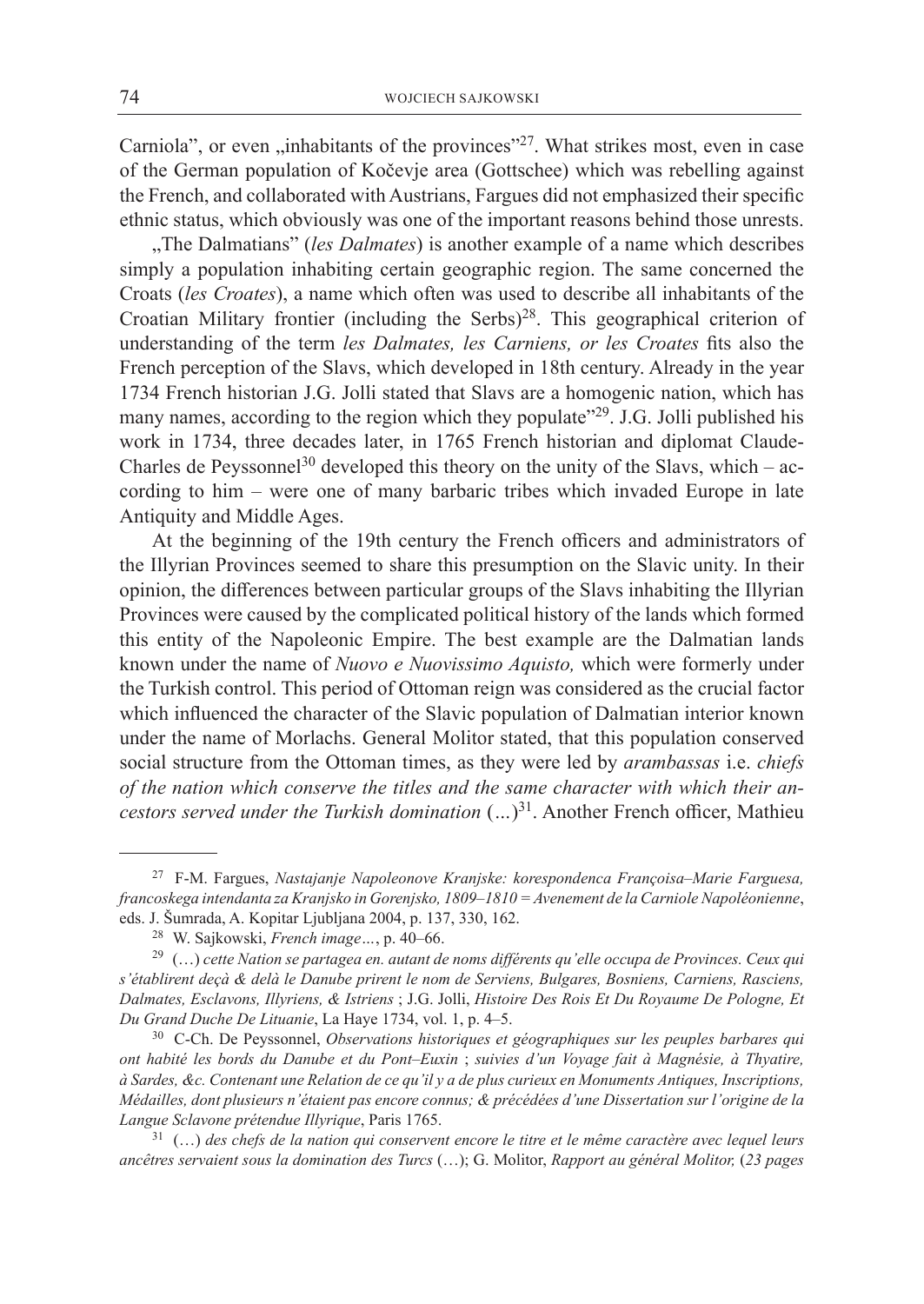Dumas, prepared more general report on Dalmatia in which he also considered the inhabitants of the formerly Turkish lands of the province as the separate group<sup>32</sup>. Another testimony, made by colonel Sorbier, divided the population of Dalmatia not into two, but three parts, according to the differences in their "moral history". French officer also emphasized the difference between population of littoral Dalmatia, which he considered as Italian (and civilized) and Morlachs which, were directly identified with barbarians, more precisely Scythians (similar observation was made by general d'Anthouard33). Division presented by general Molitor included also third group, Greek (i. e. Orthodox) population of Dalmatia, which was, according to him, "devoted to the Emperor of Russia to which they are dedicated as to the head of religion.". Obviously Molitor's report was somehow very inconsequent, as each group was distinguished according to different criterion: linguistic (littoral Dalmatians), ethnogenetic ("Scythian" Morlachs) and religious ("Greeks").

In some of the reports the officers and officials used the term "nation" to describe various of those groups, e.g. the Morlachs, or littoral, Italianized Dalmatians. However it seems that they used this term rather loosely, considering a majority of them as Slavs, or at least descendants of the barbarians. Such perspective is clearly visible in the reflections of the first Governor-General of the Illyrian Provinces, marshal Marmont, who considered the Croats (the inhabitants of the Croatian Military Frontier) as more civilized than Dalmatian Morlachs. This second group was presented in a pejorative way, as the barbarians whose lack of self-discipline could be tamed only by the military regime, similar to the one functioning in the Military Croatia<sup>34</sup>. Years later, he repeated this statement in his memoirs, once more emphasizing that Morlachs were barbarians, which "without organisation, will hardly do any civilizational progress"35. The *sad and poor* land, as he named littoral Dalmatia was according to him inhabited by the people *valiant and capable of enthusiasm; ignorant, simply confident, able to devotion to their leaders, but, like all barbarians, they do not un-*

*et 2 tableaux, dont l'un daté du 28 février*), Service historique de la Défense, Département de l'armée de terre 1M 1617, p. 2.

<sup>32</sup> M. Dumas, *Rapport de général Mathieu Dumas* (*2 cahiers, 5 et 37 pages, avec un état des revenus du royaume de Dalmatie*)*,* Service historique de la Défense, Département de l'armée de terre 1M 1617*,* p. 23.

<sup>33</sup> Ch-N. d'Anthouard, *Description topographique et militaire de la Dalmatie, par le général de brigade d'Anthouard, aide de camp du prince Eugène, Milan, 10 juin 1806*), Service historique de la Défense, Département de l'armée de terre 1M 1590–1591, p. 11.

<sup>34</sup> F-L. Viesse de Marmont, *Croatie Croatie militaire : mémoire sur les régiments frontières*, http:// www.napoleonica.org/gerando/GER02402.html [access: 10.12.2015].

<sup>35 (…)</sup> *des barbares, sans organisation, ne feront que difficilement des progrès dans la civilisation. L'exemple qu'offrent les Morlaques, Dalmates, comparés aux Croates, leurs voisins, qui, par suite de leur organisation, sont devenus bien supérieurs à eux, confirme ce précepte*, F-L. Viesse de Marmont, *Mémoires du Duc de Raguse: de 1792 a 1832: imprimés sur le manuscrit original de l'auteur*, Paris, vol. 3., p. 27.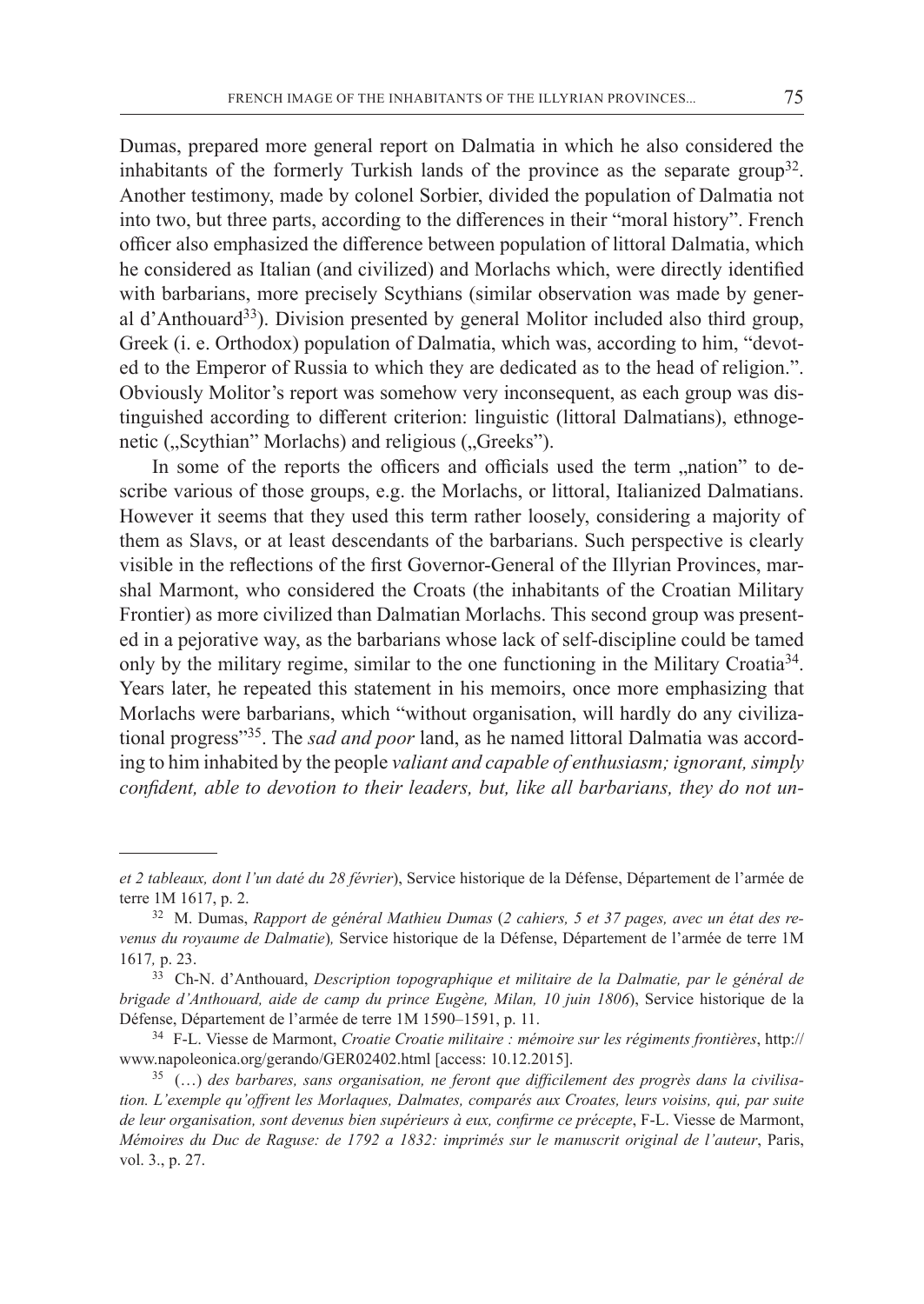*derstand abstractions*  $(...)$ <sup>36</sup>. He also mentioned that those barbarians (i.e. Morlachs) were "descendants of Ancient Slavs, which conquered this country"<sup>37</sup>. It is possible to presume, that Marmont would not label them as a "nation" similarly to French or Germans, since he claimed, that their ancient barbarism remains an immanent feature of the Morlach character.

Also Charles Nodier, chief editor of "Télégraphe Officiel" (and a famous romantic man of letters) or Marcel de Serres (French naturalist, but also an agent sent by French government to describe Austria), used the term of "nation" to describe the entirety of the European Slavs. It meant, that the Slavic population of Illyria could be regarded only as a branch of the "Slavic nation". This is clearly visible in Marcel de Serres' *Voyage en Autriche*, where French or Italians are presented as one nation, while Windes (i.e. Slovenes) or Croats are part of a larger branch of "oriental Slavs" along with Russians or Samoyeds (sic!). The "Illyrian Slavs" also appear in this enumeration, listed as a part of this oriental branch yet this name was treated as synonymous with "Rascians", i.e., Serbs<sup>38</sup>. This shows, that the term "Illyrians" could be also used to describe only one of the South Slavic ethnicities, and not all of them.

## The beginnings of the distinction between different Slavic languages and nations

Even if French still perceived the Slavs as one entity, the episode of their rule over the Illyrian Provinces allowed them to see more and more differences between various Slavic groups. The first observation concerned the differences within the language of the South Slavs. The Illyrian language (*la langue illyrique* or *la langue illyrien*), as it was labeled, was according to the French (e.g. Charles Nodier) crucial element of the Slavic culture and identity<sup>39</sup>. In fact there were many Slavic languages used in the Illyrian Provinces, so it is important to ask whether French could discern them.

The analysis of the various French testimonies proves, that French were conscious that the languages used by the South Slavs are not homogenous. E.g. according to Conrad Malte-Brun's *Annales des voyages de la géographie de l'histoire*, the Slavs of Styria and Carniola were speaking *their own dialect*<sup>40</sup>. The distinctive nature of the language used by the Carniolan Slavs was observed also by Marcel de

<sup>36</sup> *Mais ce pays, si triste et si pauvre, est habité par une population belle, valeureuse et susceptible d'enthousiasme; ignorante, simple confiante, capable de dévouement pour ses chefs: mais, comme tous les Barbares, elle ne comprend pas les abstractions; pour la remuer, il faut frapper ses sens et la soumettre une action matérielle*; ibidem.

<sup>37</sup> *L'intérieur est très-misérable, uniquement habité par les descendants des anciens Slaves qui l'ont conquise*; ibidem, p. 26.

<sup>38</sup> M. de Serres, *Voyage en Autriche*, vol. 4, Paris 1814, p. 378.

<sup>&</sup>lt;sup>39</sup> Ch. Nodier, Langue Illyrienne, "Télégraphe Officiel", 30.05.1813, p. 43.

<sup>40</sup> C. Malte-Brun, *Annales des voyages de la géographie de l'histoire*, vol. 2, Paris 1809, p. 260.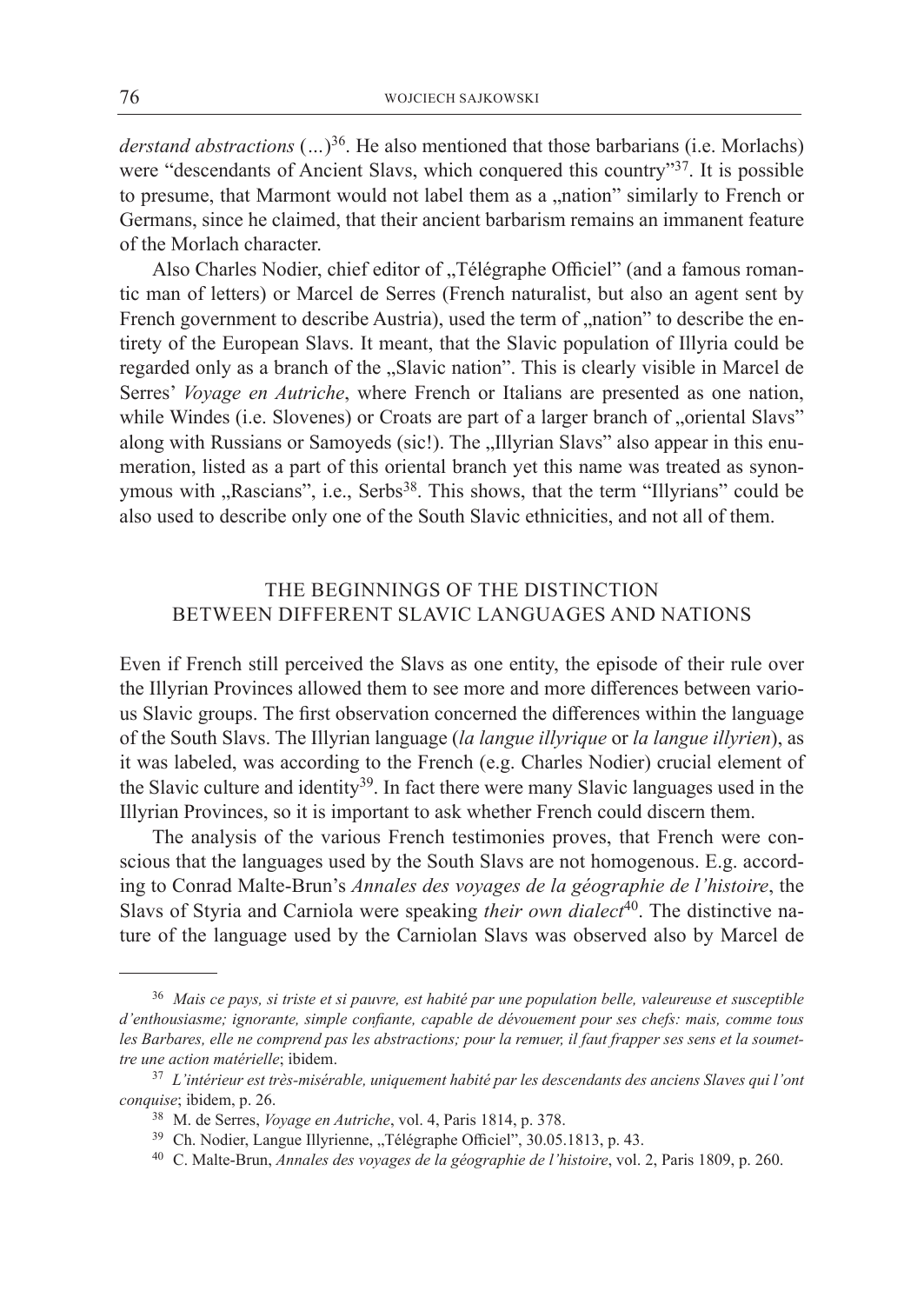Serres in his *Voyage en Autriche*: *It is above all in the mouth of a Carniolan that the Slavic seems to have harmony and seems capable of to absorb these varied intonations which make the charm of the Italian language. Nothing is so hard, on the contrary, as the guttural accent of the Slavs of Bohemia and Styria, especially those who inhabit the arid and mountainous regions of these provinces*<sup>41</sup>. This mention proves that French noticed the specific character od Slovenian language, yet they considered it as a dialect, a variety of Slavic, which nature was shaped by Italophone and Germanophone influence.

The contact with the Slavic elites of the Illyrian Provinces forced French to reconsider their view on different "dialects" of the "Illyrian language". Valentin Vodnik, at the time the director of the secondary school (*lycée*) in Lubljana published in "Télégraphe Officiel" (issue from 31st July 1811) a poem in Slovenian, entitled *Illyria oshivlena – Illyria rediviva* (*Illyria resurrected*). It was recommended for readers *who know Illyrian langue the best pieces of poetry which were written in the Carniolan dialect*42. "Télégraphe Officiel", similarly to the abovementioned publication of Conrad Malte-Brun considered the language of the Slavs of Carniola only "a dialect", yet it was presented as a dialect proper for poetry, hence not a language of barbarians unworthy of art and science, as French diplomat and historiographer Claude-Charles de Peyssonnel was writing in 1765 in his work about the origin of the Slavic peoples<sup>43</sup>. Also "Télégraphe Officiel" mentioned about the planned publication of Germano-Slovene-Latin dictionary (*Deutsch-Slowenisch-Lateinisches Wörterbuch/ Slovar Nemshko-Slovensko-Latinski*) written also by Valentin Vodnik. It was most possibly Charles Nodier himself, at the time the main director of the newspaper, $^{44}$  who reviewed the manuscript of the dictionary enthusiastically, and emphasized that Slovene (mentioned only in the title of the work) is a *well-circumscribed dialect, which is properly called Carnique, and which is spoken in Carniola, in Carinthia; in Trieste and Gorice, without any modification*. Relying on Vodnik's opinion Nodier stated that this speak *bears all the characteristics of a great antiquity and indigenous purity, to such an extent that it is regarded by some scholars as the type of all other* [Slavic dialects<sup> $45$ </sup>. This characteristic of Slovene still used the term "dialect" however it also

<sup>41</sup> *Cette même langue est, au contraire, plus douce et plus mélodieuse chez les Slawes qui habitent des plaines riantes et fertiles : c'est surtout dans la bouche d'une Carniolienne que l'esclavon parait avoir de l'harmonie, et semble susceptible de recevoir ces intonations variées qui font le charme de la langue italienne. Rien n'est si dur, au contraire, que l'accent guttural des Esclavons de la Bohême et de la Styrie, surtout de ceux qui habitent les contrées arides et montagneuses de ces provinces*; M. de Serres, *Voyage en Autriche…,* vol. 4, p. 324.

<sup>42</sup> *Le petit recueil de poésies carnioliennes publié par M. l'Abbé Vodnik, Directeur du Gymnase de Laybach, content au jugement de tous les gens de goût qui possèdent la langue illyrique, les meilleurs morceaux de poésie qui aient été composés dans le dialecte carniolien*, "Télégraphe Officiel", 31.07.1811.

<sup>43</sup> C-Ch. De Peyssonnel, *Observations historiques et géographiques…*, p. X.

<sup>&</sup>lt;sup>44</sup> R. Maixner, *Charles Nodier en Illyrie*, "Revue des études slaves" 1924, no. 3., p. 254-255.

<sup>45</sup> *M. le professeur, Valentin Vodnik a donné la marque d'un excellent goût en nous annonçant qu'il restreignait le choix des mots qui doivent entrer dans son dictionnaire a un dialecte bien circonscrit, cela*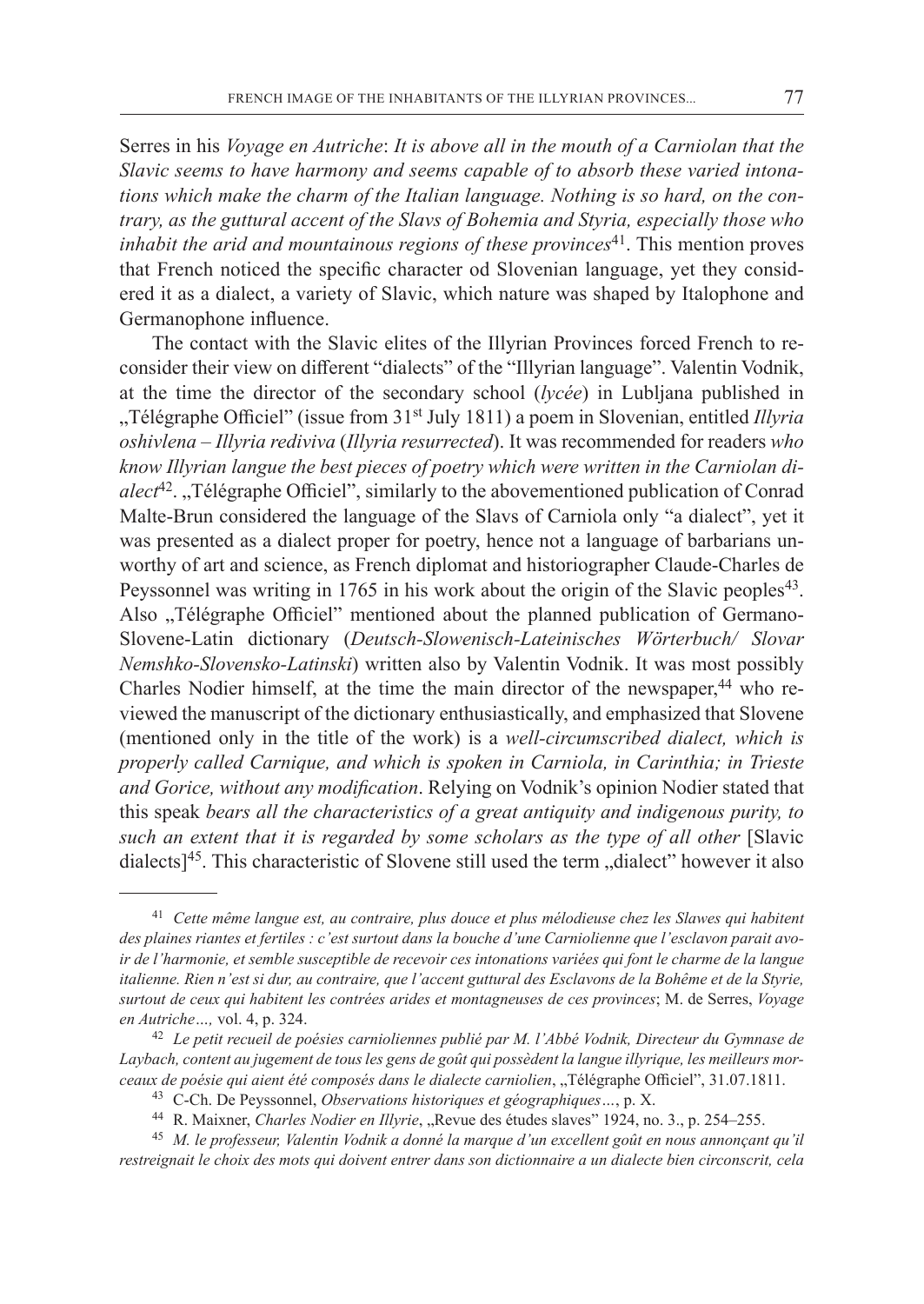described is as "pure" and "indigenous", hence it ennobled it, equating with other European languages.

More accurate knowledge on the languages used by South Slavs went hand in hand with change of the association of certain ethnonyms. As it was already mentioned, French sometimes used the name "nation" to describe various groups of their Illyrian subjects, without further specification of the purpose of using such term, especially in the context of presumed homogeneity of the Slavs. However in few cases, the observers used this term to describe a community which had its social structure comparable to the structure of other European societies labeled as "nations", e.g. French or Italians. In one of his letters addressed to Napoleon general Lauriston described Croats living in the Civil Croatia as something more than just a horde of barbarians, but rather as a modern society which was divided into several classes: nobles and clergy, bourgeoisie, free inhabitants and serfs<sup>46</sup>. Even more detailed observation were made by captain Leclerc in his report on the Croatian society entitled *Rapport sur la marche du gouvernement et l'esprit des peuples en Croatie*, dated on 27<sup>th</sup> February 1810<sup>47</sup>.

#### **CONCLUSIONS**

The French rule over Illyrian Provinces certainly contributed to development of the Slavic nationalism, mainly because of the various activities in the field of education and culture which were already vastly described in scientific literature. However the analysis outlined in this paper shows, that this practice of governance did not went hand in hand with some clear idea of any of the South Slavic nations, or even with some more general concept of the "Illyrian" one. This phenomena partially stemmed from the fact of the instrumentalization of the idea of a nation by Napoleon, but most importantly it reflected French knowledge on the South Slavs, which was rooted in the literature of Western European Enlightenment. In 18<sup>th</sup> and early 19th century the Slavs were often represented as one entity, which inner differentiation was of secondary importance and was a consequence of adaptation to the different natural and cul-

*que l'on appelle proprement le Carnique et qui se parle en Carniole, en Carinthie; à Trieste et à Gorice, sans aucune modification. Il en résultera que nous saurons parfaitement à quoi nous en tenir sur une très grande division de la langue slave, et sur celle, par parenthèse, que les lexicographes ont le moins considérée jusqu'ici, quoiqu'elle porte tous les caractères d'une grande antiquité et d'une pureté autochtone, à tel point qu'elle est regardée par quelques savants comme le type de toutes les autres*; "Télégraphe Officiel", 27.06.1813.

<sup>46</sup> J. Law de Lauriston, *Laybach le 15 9bre 1810 A Sa Majesté*, Archives Nationales, Site Paris, Site Pierrefitte-sur-Seine 201AP.

<sup>47</sup> Leclerc, *Rapport sur la marche du gouvernement et l'esprit des peuples en Croatie, par le colonel Leclerc, aide de camp du ministre de la guerre, Paris, 27 février 1810*, Service historique de la Défense, Département de l'armée de terre 1 M 1598, dos. 13.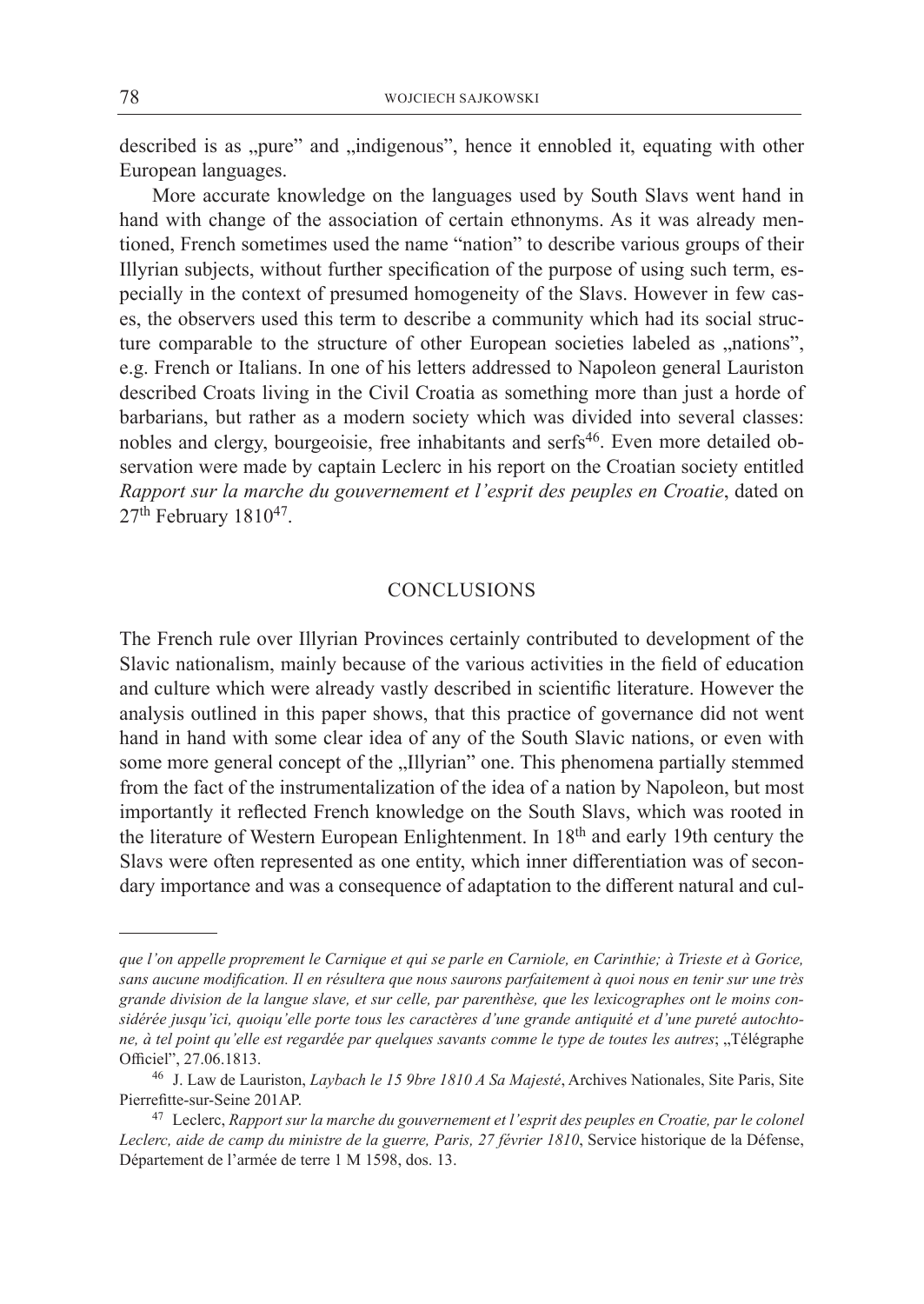tural conditions (e.g. functioning on mountainous or lowland areas, the influence of German or Italian culture), and that is why the French documents were describing the Illyrian population so freely and inconsequently. This perspective was rather pejorative as it led to simplifications which became a part of the stereotype of the homogenous character of the Eastern Europe and the Balkans.

However the presence of the French in the space inhabited by the South Slavs, even if it was rather short, distorted this idea of homogenic Slavdom. The French discovery of the Slovene language is one of the most striking examples of this phenomena. As Ljubljana was the capital of the Illyrian Provinces the direct contacts of the French with the local Slovene elites became something natural, and became one of the factors which deepened French knowledge on the local population.

#### BIBLIOGRAPHY

- Anthouard Charles-Nicolas de, *Description topographique et militaire de la Dalmatie, par le général de brigade d'Anthouard, aide de camp du prince Eugène*, *Milan, 10 juin 1806*,), Service historique de la Défense, Département de l'armée de terre 1 M 1590–1591.
- Baras Frano, *Maršal Marmont i hrvatski jezik*, "Radovi Pedagoške akademije" 1977, no. 2, p. 57–79.
- Baras Frano, *Les Français en Dalmatie* (*1806 1814*) *= Francuzi u Dalmaciji*, Split 2006.
- Bellamy Alex, *The formation of Croatian national identity*, Manchester 2003.
- Blažević Zrinka, *Ilirizam prije ilirizma*, Zagreb 2008.
- Dayre Jean, *Le théâtre à Raguse sous le régime français*, "AIFZ" 1941, no. 16-17, p. 95-98.
- Dumas Mathieu, *Rapport de général Mathieu Dumas* (*2 cahiers, 5 et 37 pages, avec un état des revenus du royaume de Dalmatie*)*,* Service historique de la Défense, Département de l'armée de terre 1M 1617.

Englund Steven, *Napoleon: A Political life*, New York 2004.

- Fine John Antwerp, *When ethnicity did not matter in the Balkans: a study of identity in pre–nationalist Croatia, Dalmatia and Slavonia in the medieval and early–modern periods*, Ann Arbor 2006.
- Forrest Alain, *L'armée de l'an II : la levée en masse et la création d'un mythe républicain*, "Annales historiques de la Révolution française" 2004, no. 335, p. 111–130.
- Grab Alexander, *Napoleon and the Transformation of Europe*, New York 2003.
- Grabski Aleksander, *Dzieje historiografii*, Poznań 2006.
- Krajnc Janez, *L'administration de la justice et les lois françaises en vigueur dans les Provinces illyri*ennes, "Cahiers poitevins d'histoire du droit" 2011, no. 3, p. 21–42.
- Gunier Arnaud, *De l'autorité paternelle au despotisme légal: pour une réévaluation des origines de l'idéal du soldat-citoyen dans la France des Lumières* "La Revue d'histoire moderne & contemporaine" 2014, no 61–62, p. 150–175.
- Jolli J.G., *Histoire des rois et du royaume de Pologne, et du grand duche de Lituanie*, La Haye 1734.
- Lauriston Jacques Law de, *Laybach le 15 9bre 1810 A Sa Majesté*, Archives Nationales, Site Paris, Site Pierrefitte-sur-Seine 201AP.
- Leclerc, *Rapport sur la marche du gouvernement et l'esprit des peuples en Croatie, par le colonel Leclerc, aide de camp du ministre de la guerre, Paris, 27 février 1810*, Service historique de la Défense, Département de l'armée de terre 1 M 1598, dos. 13.
- Malte–Brun Conrad, *Annales des voyages de la géographie de l'histoire*, Paris 1809.
- Maixner Rudolf, *Charles Nodier en Illyrie*, "Revue des études slaves" 1924, no. 3., p. 252–263.
- Marmont Auguste Frédéric Louis Viesse de, *Croatie Croatie militaire : mémoire sur les régiments frontières*, http://www.napoleonica.org/gerando/GER02402.html [access: 10.12.2015].